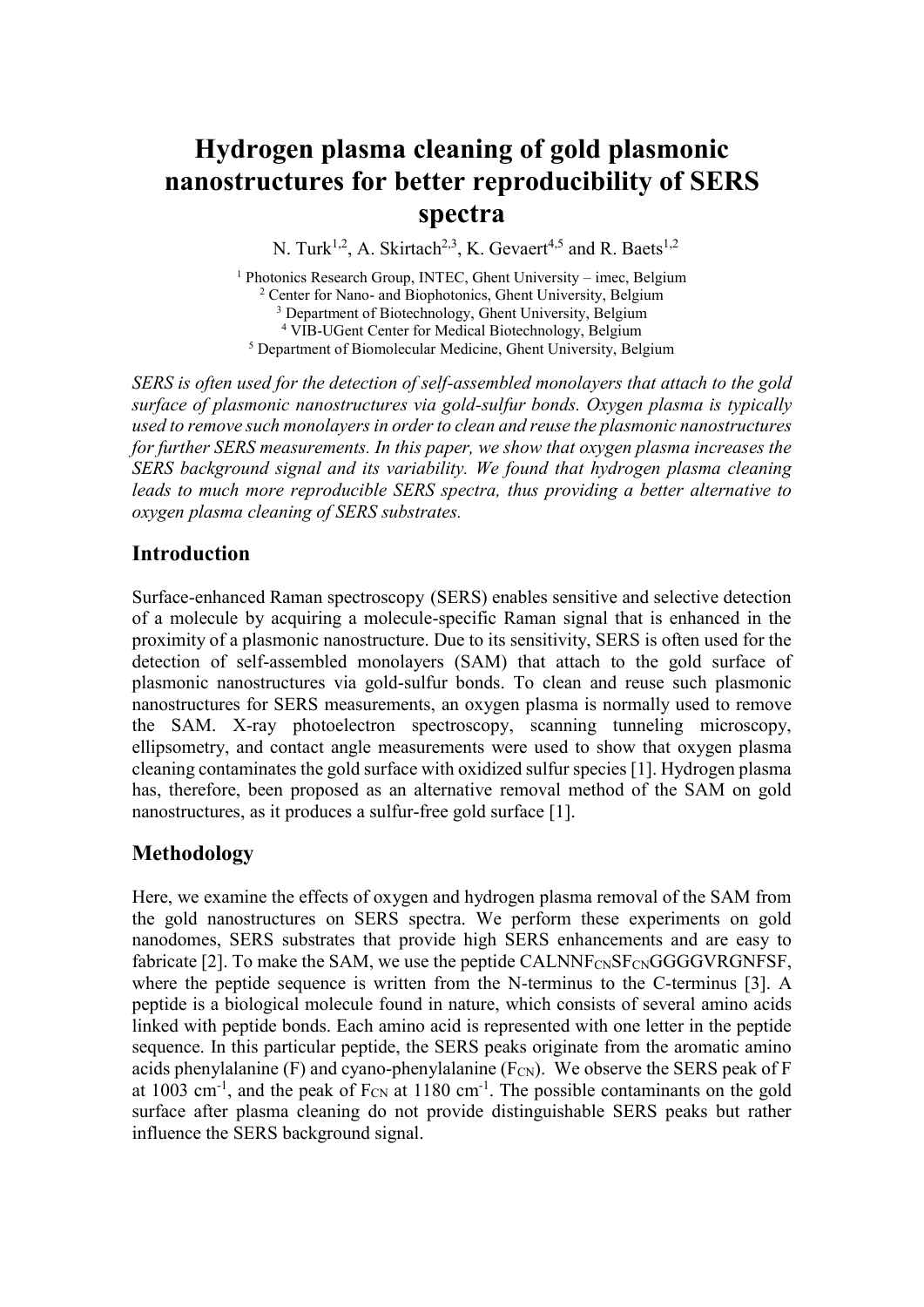We examined three different samples. In the first sample, a newly fabricated SERS substrate was labeled with the SAM. In the second and third sample, we labeled the SERS substrate with the SAM, then cleaned it for 2 minutes with hydrogen and oxygen plasma respectively, and relabeled the substrate with the same SAM. To assess the effects of oxygen and hydrogen plasma cleaning of the gold SERS substrates, we recorded the SERS spectra of the peptide and calculated the integrated counts of the SERS background signal.

#### **Results and Discussion**

In Figure 1, we show the SERS spectra of the three different samples. Figure 1(a) shows the background-subtracted SERS spectra acquired with identical acquisition conditions, namely identical laser power, laser spot size and integration time. The SERS peaks of the samples cleaned with hydrogen plasma have prominently lower SERS peak intensities compared to the other two samples. In addition, we plot the normalized SERS spectra of the three samples in Figure 1(b), where the spectra are normalized on their respective highest peak intensities. We see that the SERS background of the samples cleaned with oxygen plasma is much more prominent, so that even the higher SERS peaks are not easily distinguishable from the SERS background.



**Figure 1.** SERS spectra of the samples labeled with the SAM (red), cleaned with hydrogen plasma and then relabeled with the SAM (green) or cleaned with oxygen plasma and relabeled with the SAM (blue). (a) Background-subtracted SERS spectra acquired with identical acquisition conditions. (b) SERS spectra from (a), normalized on their respective highest peak intensities. The dashed horizontal lines represent the zero line of each spectrum, whereas the full vertical lines mark the SERS peaks of the aromatic amino acids.

We then integrated the SERS background signal counts for the Raman shifts in the range from 500 to  $1500 \text{ cm}^{-1}$  to evaluate the effects of oxygen and hydrogen plasma cleaning of the gold SERS substrates, as shown in Figure 2. We notice that reusing the SERS substrates after cleaning them with oxygen plasma increases their SERS background signal, and even more prominently, increases the variability of the background signal. On the other hand, hydrogen plasma cleaning offers a much more reproducible SERS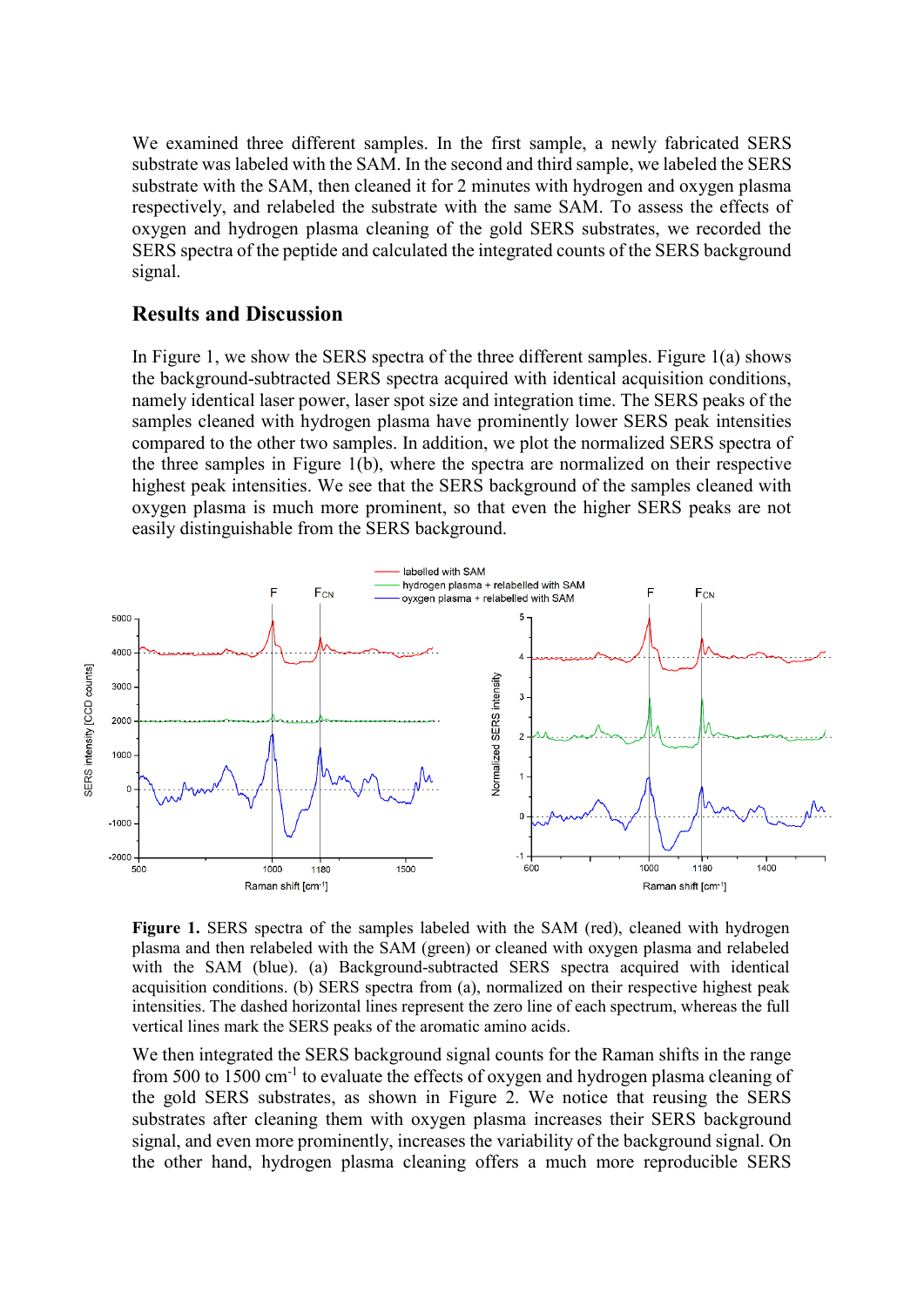background, which can be of crucial importance when subtracting the SERS background to detect (weaker) SERS peaks.



Figure 2. SERS background counts integrated between 500 and 1500 cm<sup>-1</sup> for the samples labeled with the SAM (red), cleaned with hydrogen plasma and then relabeled with the SAM (green) or cleaned with oxygen plasma and relabeled with the SAM (blue). The points represent the averaged values on individual samples, whereas the box plot represents the statistical distribution of the points.

Next, we examined the  $F/F_{CN}$  peak intensities for the three different samples (Figure 3). As explained above, the remaining contaminants will only affect the SERS background and will not result in SERS peaks. However, to quantify the SERS peaks of the Raman analytes of interest, we rely on the accurate subtraction of the SERS background. Since SERS background reproducibility is negatively affected by the oxygen plasma cleaning, the background subtraction therefore becomes more unreliable, additionally resulting in an increased variability of the quantification of the SERS peaks of the Raman analytes of interest, in our case the peptide.



**Figure 3.** F/F<sub>CN</sub> peak intensities for the samples labeled with the SAM (red), cleaned with hydrogen plasma and then relabeled with the SAM (green) or cleaned with oxygen plasma and relabeled with the SAM (blue). The points represent the averaged values on individual samples, whereas the box plot represents the statistical distribution of the points.